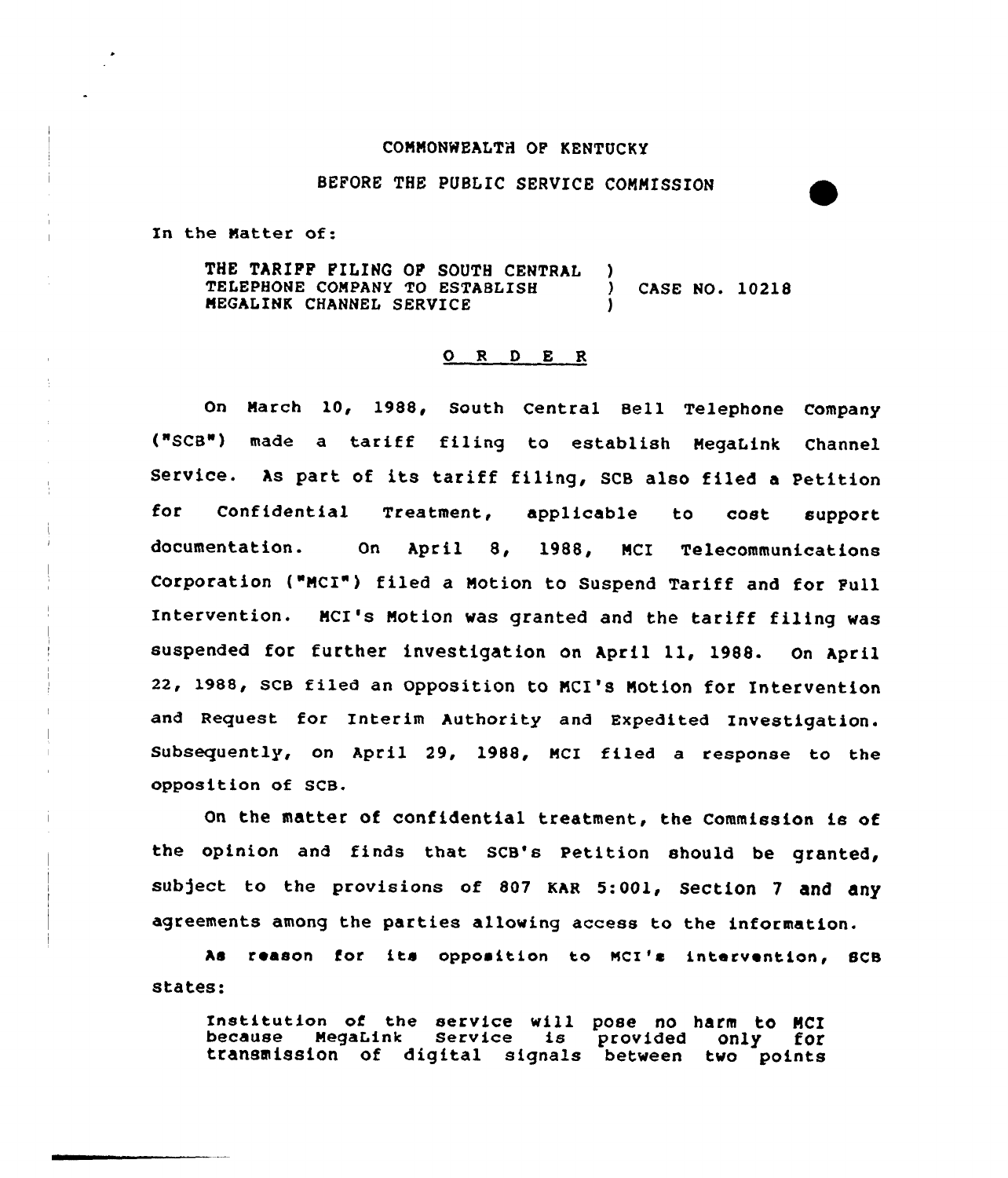located within the same LATA,  $^1$  an area MCI is not authorized to serve.

In response, MCI contends that "SCB's opposition to MCI's Notion to intervene is clearly untimely and, therefore, should not be considered."3

The Commission agrees with MCI that SCB's Motion in opposition to NCI's intervention is untimely. Purthermore, even though NegaLink Channel Service is an intraLATA service offering, the pricing of NegaLink Channel Service and other intraLATA service offerings may impact the pricing of interLATA access services to which MCI subscribes. This pricing relationship was the basis of MCI's Motion to suspend the tariff filing and for intervention.<sup>4</sup> Therefore, the Commission is of the opinion and finds that SCB's Motion in opposition to MCI's intervention should be denied.

As a reason for interim authority to offer MegaLink Channel service, SCB states that "the cost support filed with the tariff clearly indicates that the service will cover its costs."<sup>5</sup> SCB adds that if the Commission determines that safeguards are

 $-2-$ 

 $\mathbf{1}$ Local Access and Transport Area.

 $\mathbf{2}$ scB's opposition to NcI's Notion for Intervention and Request for Interim Authority and Expedited Investigation, page 3.

<sup>3</sup> Response of MCI to the Opposition of SCB, page l.

<sup>4</sup> NcI's Notion to suspend Tariff and for pull Intervention, pagea 1-2.

<sup>5</sup> SCB's Opposition to MCI's Notion for Intervention and Request for Interim Authority and Expedited Investigation, page 3.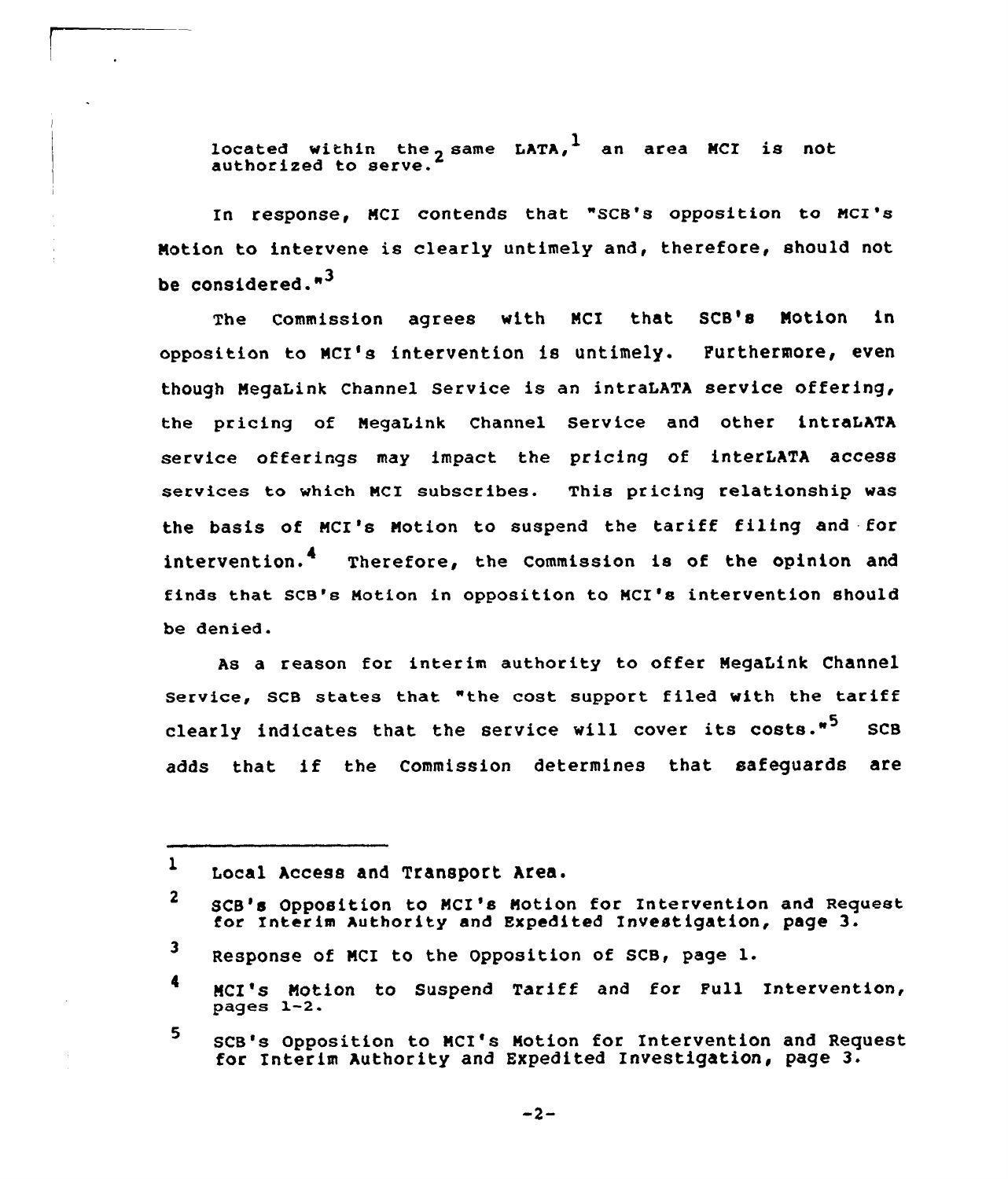necessary to protect the public interest, it "will agree to absorb any losses should the tariff be determined to be priced below cost.<sup>"</sup> Pinally, SCB notes that the Commission has approved the absorption concept in another case.<sup>'</sup>

In response:

McI does not object to scB's request for authority to offer the MegaLink Channel Service on an interim basis pending the outcome of this proceeding, provided SCB agrees to absorb any losses should the tariff be determined to be priced below cost.

The Commission is of the opinion and finds that SCB's Motion for Interim Authority to offer MegaLink channel service should be granted, subject to certain conditions. First, if at the conclusion of this investigation interim rates are found to be priced below cost or below rates that are found to be reasonable, then the Commission will impute the difference as an adjustment to regulated revenues over the life of all service agreements entered into during the period in which the interim rates are in effect. In this way, regulated ratepayers will be protected from fUnding any subsidy that may exist in the pricing of MegaLink Channel Service. Second, the Commission will require SCB to maintain records concerning all service agreements entered into during the

6. ibid.

8 Response of MCI to the Opposition of SCB, pages 1-2.

 $-3-$ 

<sup>7</sup> Case No. 9496, The Tariff Application of South Central Bell Telephone Company to Offer Digital ESSX Service and Telephone Company to Offer<br>Restructure Analog ESSX Service.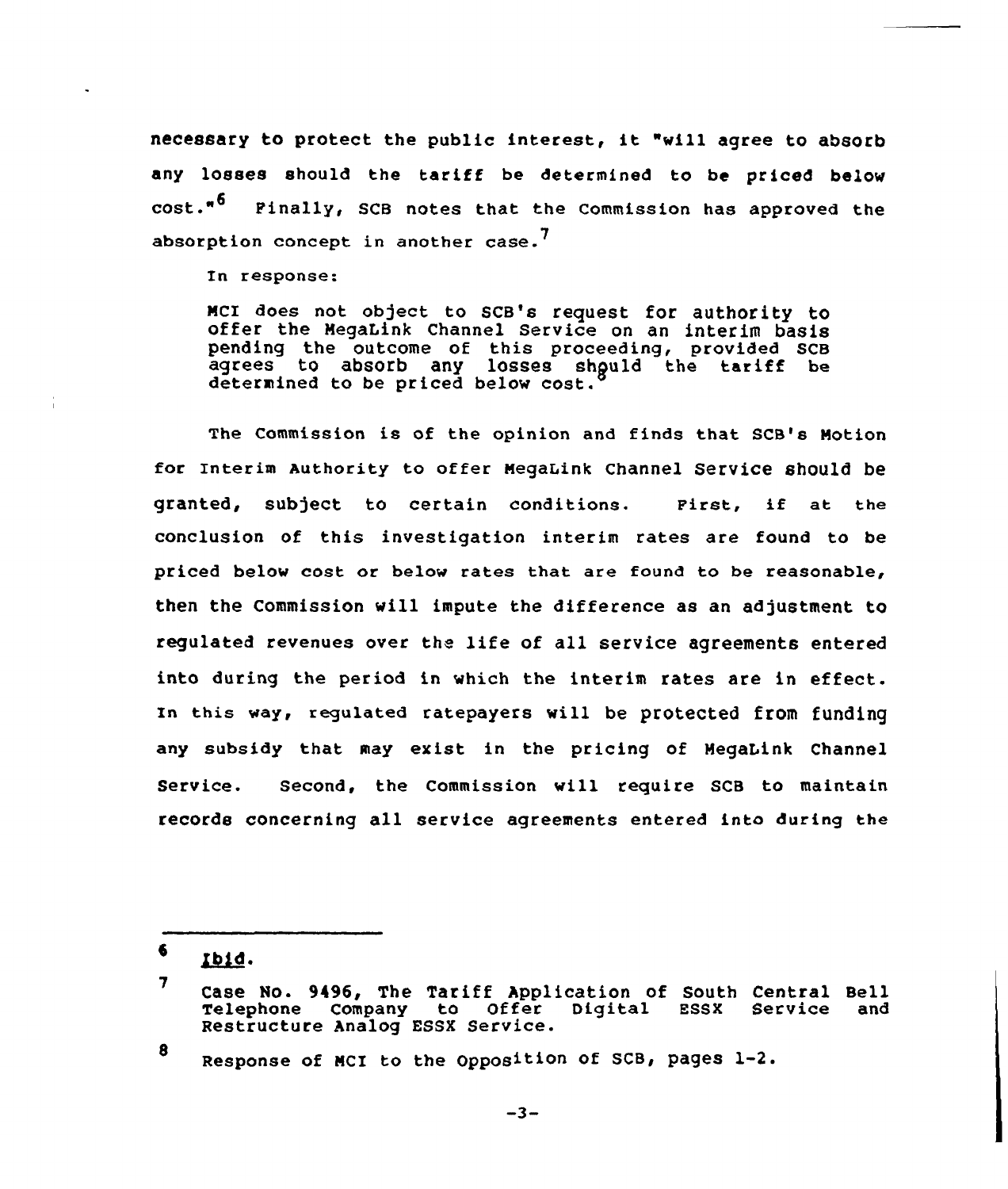period in which the interim rates are in effect. This will facilitate any enforcement action that may be necessary under the terms of the prior condition.

As reason for an expedited investigation, SCB states that there are "no complicated issues with respect to this service"<sup>9</sup> and, therefore, "this service can be quickly investigated and approved."<sup>10</sup>

NCI opposes SCB's Motion to consider MegaLink Channel Service on an expedited basis without giving a specific reason," except a reference to linkage with another case.  $^{11}$ 

The Commission is of the opinion and finds that SCB's Notion to consider NegaLink Channel Service on an expedited basis should be denied. Moreover, the grant of interim authority renders the Notion moot.

Accordingly, each of the above findings is HEREBY ORDERED.

<sup>9</sup> SCB's opposition to NCI's Notion for Intervention and Request for Interim Authority and Expedited Investigation, page 3.

<sup>10</sup> Ibid.

<sup>11</sup> Case Mo. 10212, The Tariff APPliCatiOn Of South Central Sell Telephone company to Nodify Essx for confidential Treatment of Proposed Section P12 and to Provide Rate Stability.